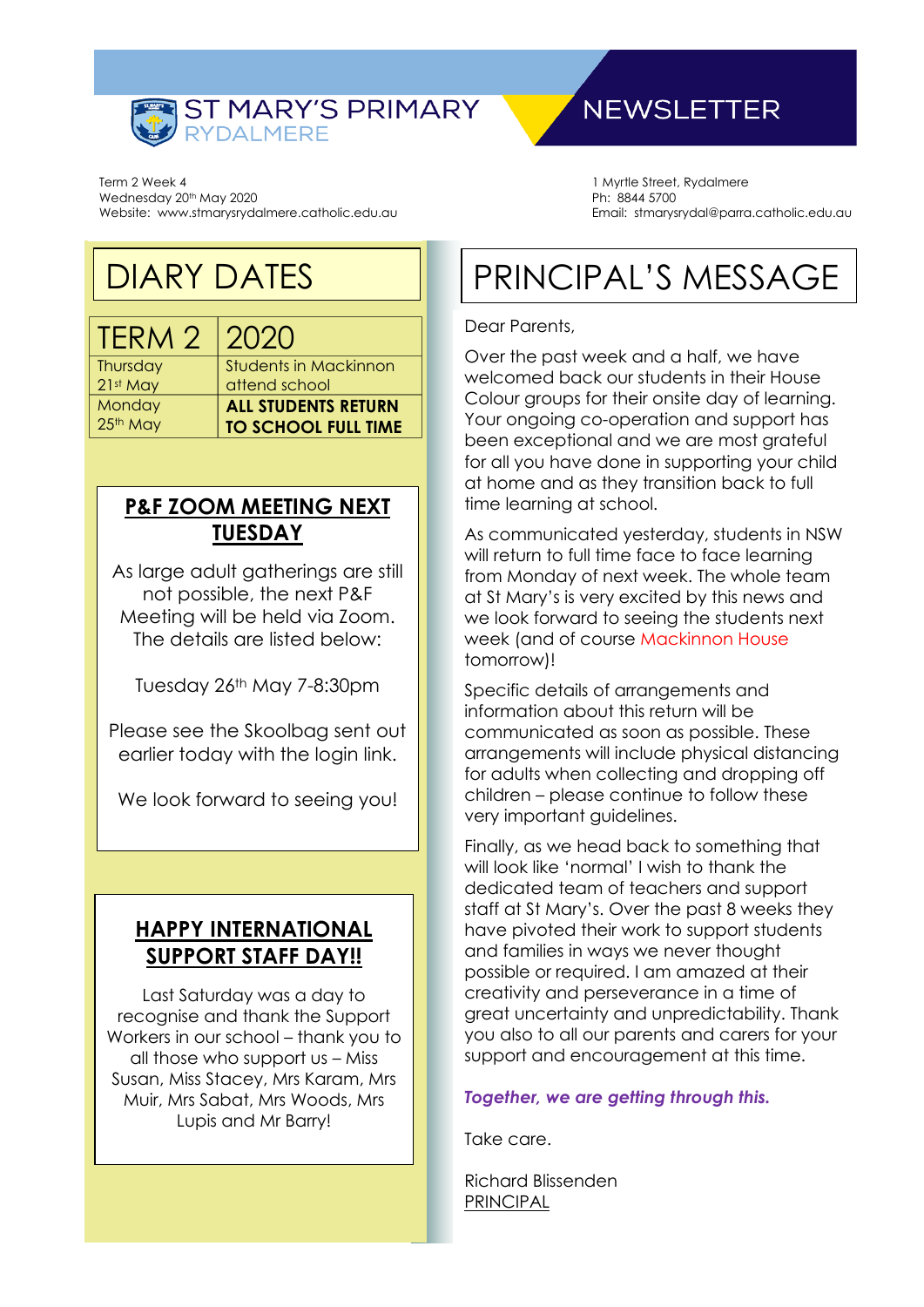#### St Mary's Newsletter….

#### **CENTRE FOR EMOTIONAL HEALTH –**

have a live *[COVID-19: We've Got](https://protect-au.mimecast.com/s/DKOlCXLW6DimGzgXHLA76s?domain=centreforemotionalhealth.cmail20.com)  [This Covered!](https://protect-au.mimecast.com/s/DKOlCXLW6DimGzgXHLA76s?domain=centreforemotionalhealth.cmail20.com)* website. This site is the result of an amazing collaboration between the Centre for Emotional Health and the School of Education at Macquarie University. It is an important collection of strategies and tips to support parents, carers, teachers and educators alike in helping to manage anxiety in children during COVID-19. You can help promote the COVID-19 website with the hashtag #WeveGotThisCovered. The website can be accessed from the above link or via this link [https://www.mq.edu.au/research/re](https://www.mq.edu.au/research/research-centres-groups-and-facilities/healthy-people/centres/centre-for-emotional-health-ceh/covid-19-weve-got-this-covered!) [search-centres-groups-and](https://www.mq.edu.au/research/research-centres-groups-and-facilities/healthy-people/centres/centre-for-emotional-health-ceh/covid-19-weve-got-this-covered!)[facilities/healthy](https://www.mq.edu.au/research/research-centres-groups-and-facilities/healthy-people/centres/centre-for-emotional-health-ceh/covid-19-weve-got-this-covered!)[people/centres/centre-for](https://www.mq.edu.au/research/research-centres-groups-and-facilities/healthy-people/centres/centre-for-emotional-health-ceh/covid-19-weve-got-this-covered!)[emotional-health-ceh/covid-19](https://www.mq.edu.au/research/research-centres-groups-and-facilities/healthy-people/centres/centre-for-emotional-health-ceh/covid-19-weve-got-this-covered!) [weve-got-this-covered!](https://www.mq.edu.au/research/research-centres-groups-and-facilities/healthy-people/centres/centre-for-emotional-health-ceh/covid-19-weve-got-this-covered!)

#### **DID YOU KNOW?**

Our Monday Assembly for the students is now recorded and shared via Seesaw and Google Classroom. To view all the Assemblies for this term simply ask you child to show you the videos!



# KINDERGARTEN ENROLMENTS FOR 2021…

#### **Do you have a child to enrol in Kindergarten 2021?**

The Enrolment Process has changed during COVID-19. The process includes your return of the Enrolment Application with the following documents:

- Birth Certificate
- Baptism Certificate
- Immunisation History Statement (visit www.medicareaustralia.gov.au or call 1800 653 809 and request your statement)
- Passport with visa (if not Australian Citizens)

It is essential that **both parents/guardians sign** the different sections of the Enrolment Application. Your prompt return of this form will be appreciated. Families will be contacted for an interview time in Term 3 or 4. Offers of enrolment, conditional on an interview, are made once Enrolment Applications and supporting documents have been received and finalised. For those children who have a diagnosis of learning difficulties we ask that you provide the school with the appropriate report from the specialist or other practitioner. In that way we can ensure that the appropriate resources and support are in place for entry into school. We will contact you with regard to meeting you and your child to support their needs prior to them starting in 2021. For further Information and enquiries, please contact the school office on 8844 5700.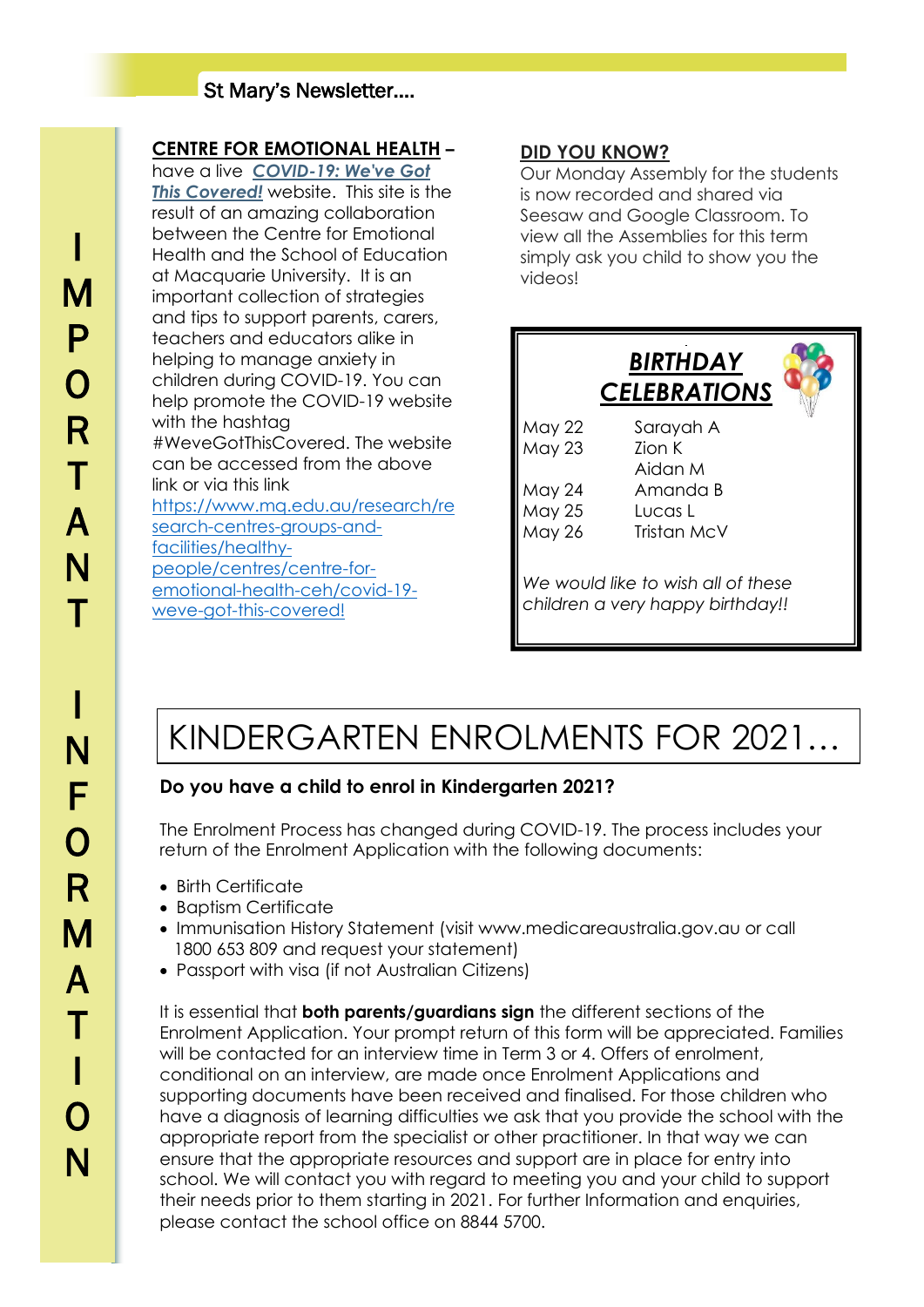#### St Mary's Newsletter….

## DID YOU SEE THE SYDNEY MORNING HERALD?





### ARE YOU LOOKING FOR SOME EXTRA INCOME?

The **Box Divvy** team are looking for someone to take over the Ermington Hub. This is a fruit and vegetable co-op and the coordinator has recently gained full-time employment. So, there is an opportunity for a Rydalmere / Ermington Family to take on this role. It only requires a few hours a week, and a space to pack on a Tuesday. The fruit and vegetables are amazing quality and come straight from the farm, so it is a great cost saving for families too.

If you or you know someone who has 3 hours a week to run the Hub, a space to pack, some Facebook savvy and would like to earn some income from doing it then please look at <https://www.boxdivvy.com/run-a-food-hub>

And to register for running the Hub at <https://www.boxdivvy.com/register-to-run-a-hub>

We take you through the ordering system from the Hubster viewpoint and get you trained with Nicole .